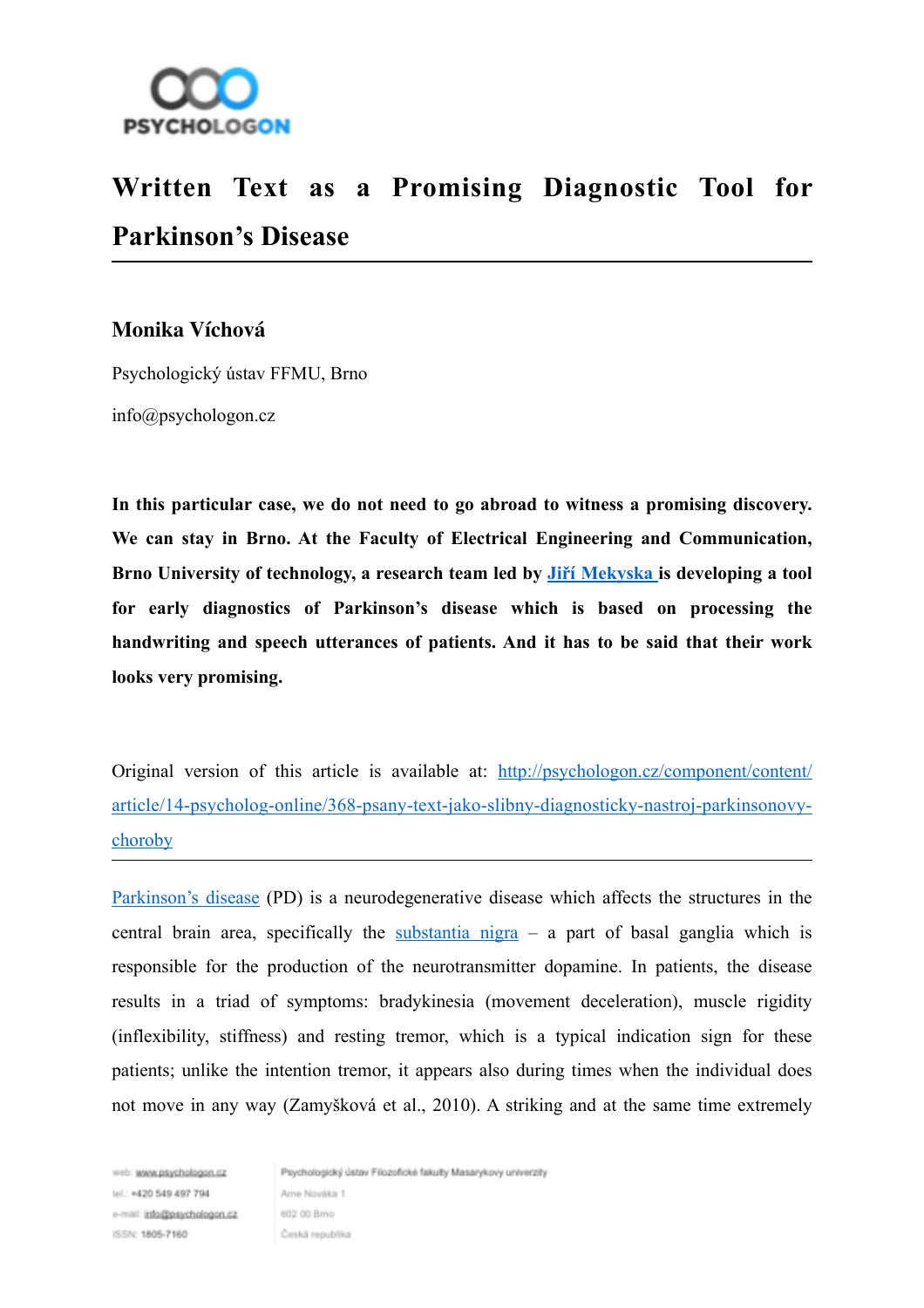

limiting symptom of patients with PD are speech impediments which accompany the socalled [hypokinetic dysarthria](http://www2.muw.edu/~mharmon/501ch8stg.html). Issues appear especially in respiration during phonorespiration (problems with respiration caused by the stiffness of respiratory muscles negatively affect the process of voice formation), facial kinesis (rigidity of facial muscles makes the articulation difficult or even impossible; it also affects the facial expressions, which are an important nonverbal part of the discourse; therefore, an individual with PD gives the impression of an indifferent listener which may lead to a negative response from their communication partners), and phonetics (patients have difficulties with the correct pronunciation of respective phonemes, the correct prosody, i.e. the speech rhythm and melody, and fluency). A disruption is present also in handwriting where the so-called micrographia is typical. The size of handwriting is decreased which, together with its general shakiness, lowers the overall readability (Zamyšková et al., 2010).

[http://psychologon.cz/data/obrazky/368-psany-text-jako-slibny-diagnosticky-nastrojparkinsonovy-choroby/parkin.jpg] Fig. 1: The location of substantia nigra in the brain (source: parkinsoninfo.org).

An early diagnostics of Parkinson's disease is crucial because an early intervention brings a better prognosis and a larger success of therapy. Therefore, a large number of scientists from all over the world focus on its research. Some of the possible areas are, for instance, measuring the deterioration of the sense of smell as an indicator of possible progress of Parkinson's disease in an individual (Martinec Nováková, 2015), diagnostics of the disease from disorders in the eye movement (Gitchel et al., 2012) or the presence of immunity antibodies in blood (Mougenot, A-L. J. et al., 2010). (We have already written about other contemporary trends in the research of PD diagnostics [here.](http://psychologon.cz/component/content/article/14-psycholog-online/16-moznosti-diagnostiky-parkinsonovy-nemoci)) Last but not least, the scientists focus on the speech research.

And the speech as a potential diagnostic criterion is what the BUT team has focused on. In their study, the authors focused on both the spoken language and the written discourse of

web: www.psychologon.cz tel : +420 549 497 794 e-mail: info@psychologon.cz ISSN: 1805-7160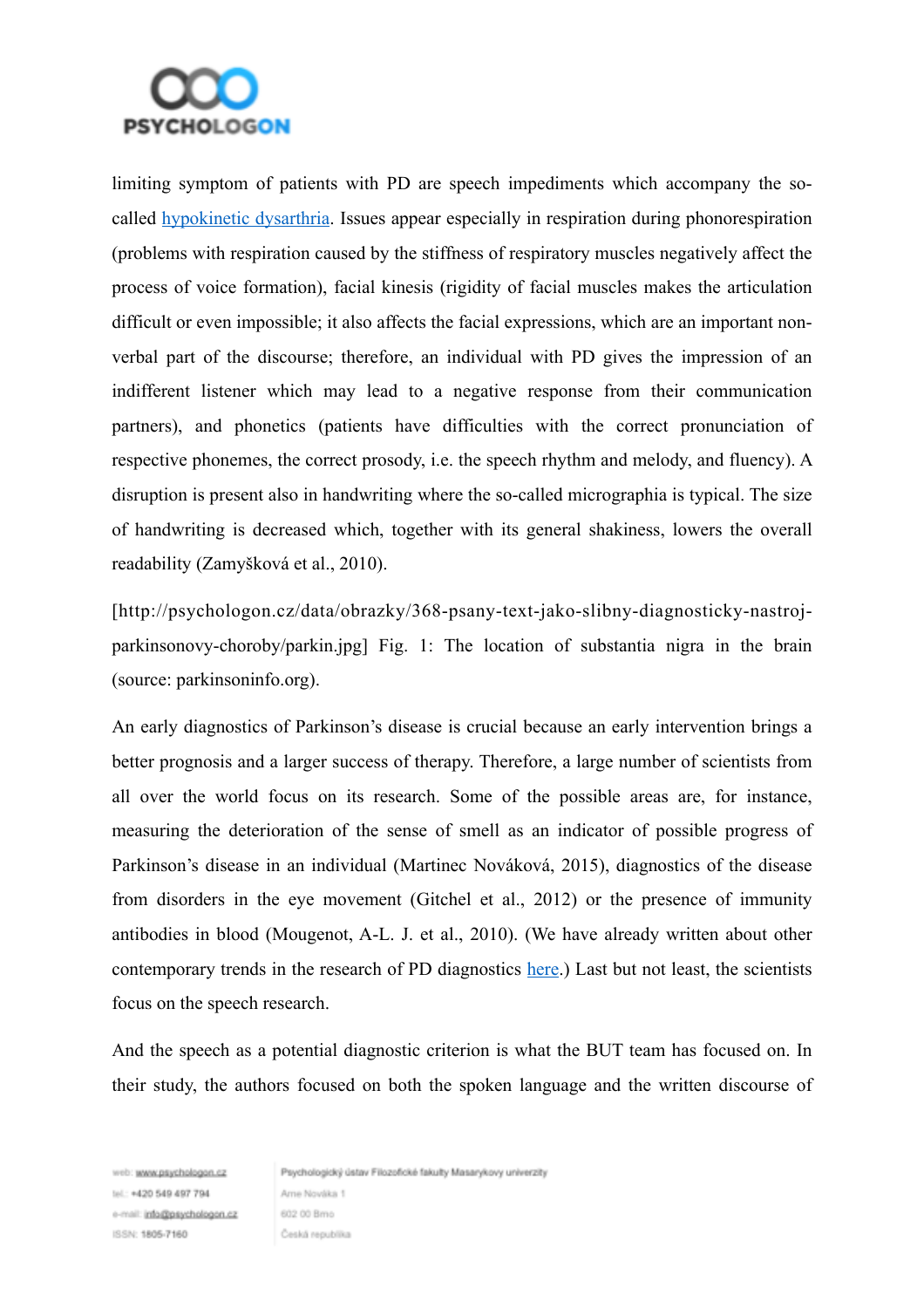

patients. In their article, Mekyska et. all (2011) introduce and critically assess the parameters (and together with that also the diagnostic methods) which might be useful for the diagnostics of PD. When observing the disease progress based on the patient's speech, the authors recommend using parameters based on the frequency difference in the basic tone (while listening to a longer utterance, one can register the monotony in the patient's speech), the speech rhythm (the speed of the individual's speech, and the frequency of pauses he or she makes), and the dynamics of ending and beginning of phonation, i.e. how the patients are able to start and stop speaking, lower their voices, etc. (Mekyska et all., 2011).

In addition to the speech, the BUT team also focused on the handwriting of patients with PD. People were instructed to write a sentence using a special pen following a template on a digital tablet. The written discourse as such was not, from the differentially-diagnostic point of view, that interesting or convincing (as expected, a statistically significant decrease had been detected in the variables of immediate speed, immediate acceleration and immediate acceleration change in comparison to healthy individuals – Masárová et al., 2014). However, the researchers hit the bull's-eye when they decided to look at what is happening, when the pen is not touching the pad (i.e. during the transition between words or when writing punctuation). Thanks to a specialized computer application, it is possible to graphically represent and further examine the movement of the pen (see Fig. 2). The movements of the pen above the pad (so-called in-air trajectories) have proved to be a significant indicator of PD (Drotár, P. et al., 2014). The trajectories of people with PD are not only, even at first glance, significantly more shaky and inaccurate than those of healthy individuals (e.g. breaking the lines when moving between words). The authors calculated that they differ also especially in time spent "in-air" during writing in comparison to the time during which the pen is in contact with the pad (Drotár et al, 2014).

The researchers verified their findings in practice and found out that the predictive ability of this method is 85.61 %. These in-air movements during writing appear to be a promising

web: www.psychologon.cz tel : +420 549 497 794 e-mail: info@psychologon.cz ISSN: 1805-7160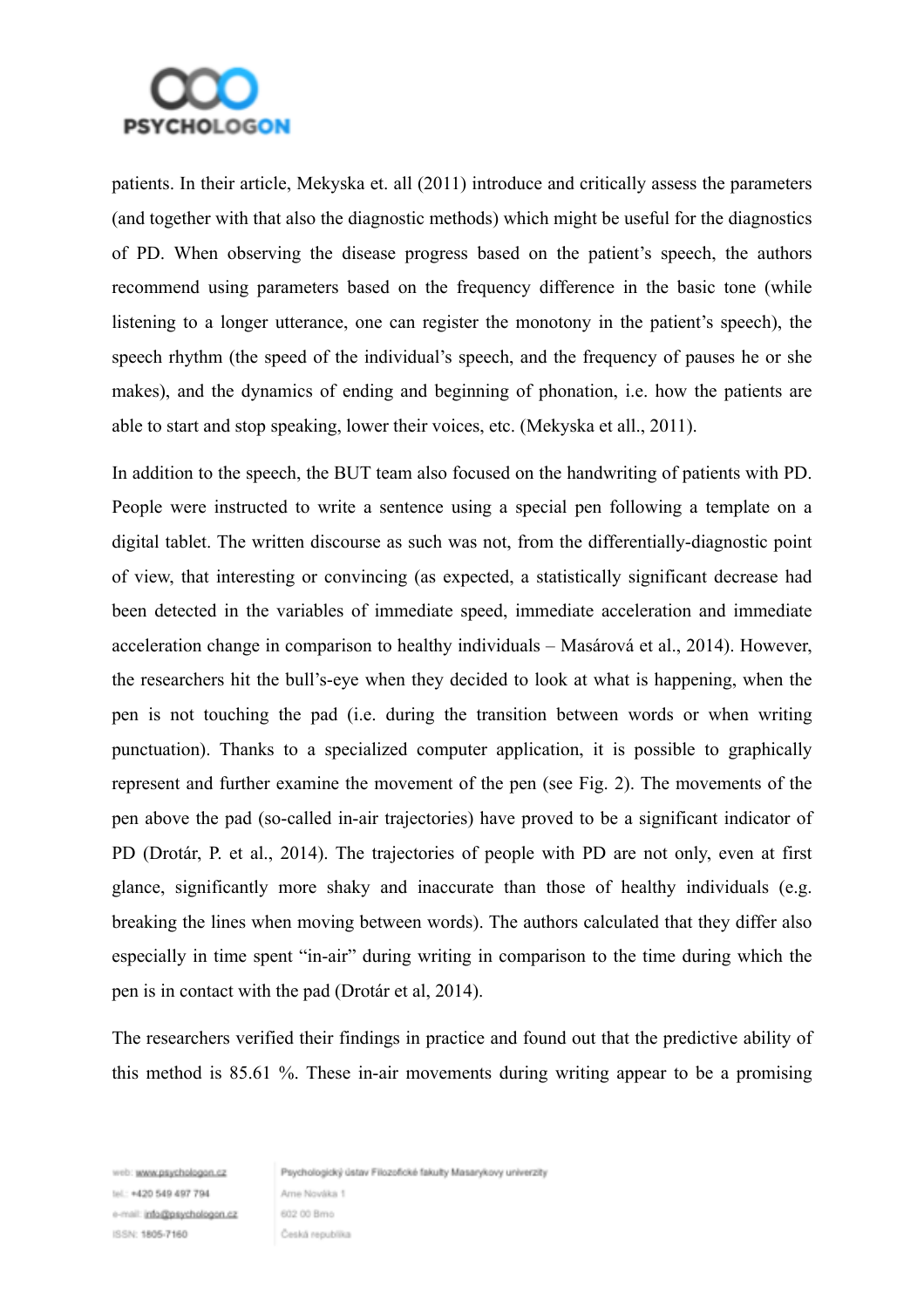

marker for the diagnostics of PD (Drotár, P. et al., 2014). The computer analysis is noninvasive which is another great benefit of this technique.

[http://psychologon.cz/data/obrazky/368-psany-text-jako-slibny-diagnosticky-nastrojparkinsonovy-choroby/park2.png] Fig. 2: An example of a written sentence (blue) and in-air movements above the tablet (red) in a healthy person (left) and a person with PD (adapted from Drotár et al., 2014).

Examining the spoken and written utterances in people with PD seems to be a step in the right direction. The results of the research will have to be polished and verified in practice. Nonetheless, if everything goes according to plan and the method is put into practice, it will certainly be a significant step forward in the diagnostics of PD and a hope for patients and those close to them.

Translation: Patrik Míša [\(pmisa@phil.muni.cz\)](mailto:pmisa@phil.muni.cz)

web: www.psychologon.cz tel : +420 549 497 794 e-mail: info@psychologon.cz ISSN: 1805-7160

Psychologický ústav Filozofické fakulty Masarykovy univerzity

Ame Nováka 1 602.00 Bmo Česká republika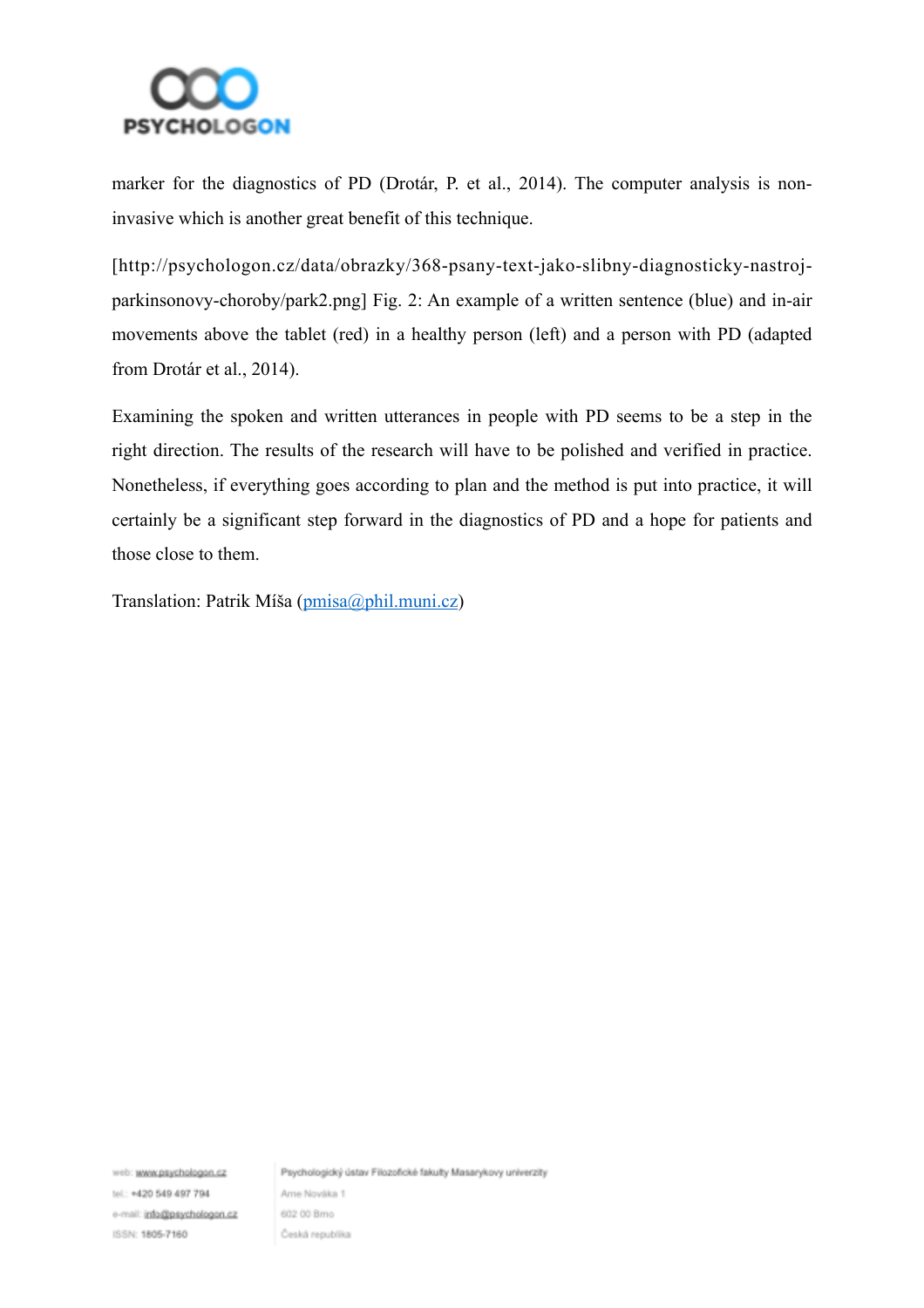

## **Sources**

**Drotár, P., Mekyska, J., Rektorová, I., Masarová, L., Smékal, Z., & Faúndez Zanuy, M. (2014). Analysis of in-air movement in handwriting: A novel marker for Parkinsons disease. Computer Methods & Programs in Biomedicine, 117(3), 405-411. Available at http://www.sciencedirect.com/science/article/pii/ S0169260714003204#.**

**Gitchel, G. T, Wetzel, P. A., & Baron, M. S. (2012). Pervasive ocular tremor in patients with Parkinson disease. Archives of Neurology, 69(8), 1011-7. Available in PDF at http://archneur.jamanetwork.com/article.aspx?articleid=1151846.**

**Martinec Nováková, L. (2015): Čichová dysfunkce jako prediktor neurodegenerativních onemocnění. Ústní přednáška na Zimní škola kognitivní psychologie, 7.2.2015.**

**Masárová, L., Drotár, P., Mekyska, J., Smékal, Z., & Rektorová, I. (2014). Hodnocení písma u pacientů s Parkinsonovou nemocí. Česká a slovenská neurologie a neurochirurgie, 77(4), 456-462.**

**Mekyska, J., Smékal, Z., Košťálová, M., Mračková, M., Skutilová, S., & Rektorová, I. (2011). Motorické aspekty poruch řeči u Parkinsonovy nemoci a jejich hodnocení. Česká a slovenská neurologie a neurochirurgie, 74(6), 662-668.**

**Mougenot, A-L. J., Bétemps, D., Hogeveen, K. N., Kovacs, G. G., Chouaf-Lakhdar, L., Milhavet, O.,… Baron, T. G. (2010). Production of a monoclonal antibody, against human α-synuclein, in a subpopulation of C57BL/6J mice, presenting a deletion of the α-synuclein locus. Journal of Neuroscience Methods. doi: 10.1016/j.jneumeth.2010.08.010. Available at http://www.dendritics.net/files/ documentation/2010\_Mougenot\_J\_of\_neurosc\_met\_AS11.pdf.**

web: www.psychologon.cz tel : +420 549 497 794 e-mail: info@psychologon.cz ISSN: 1805-7160